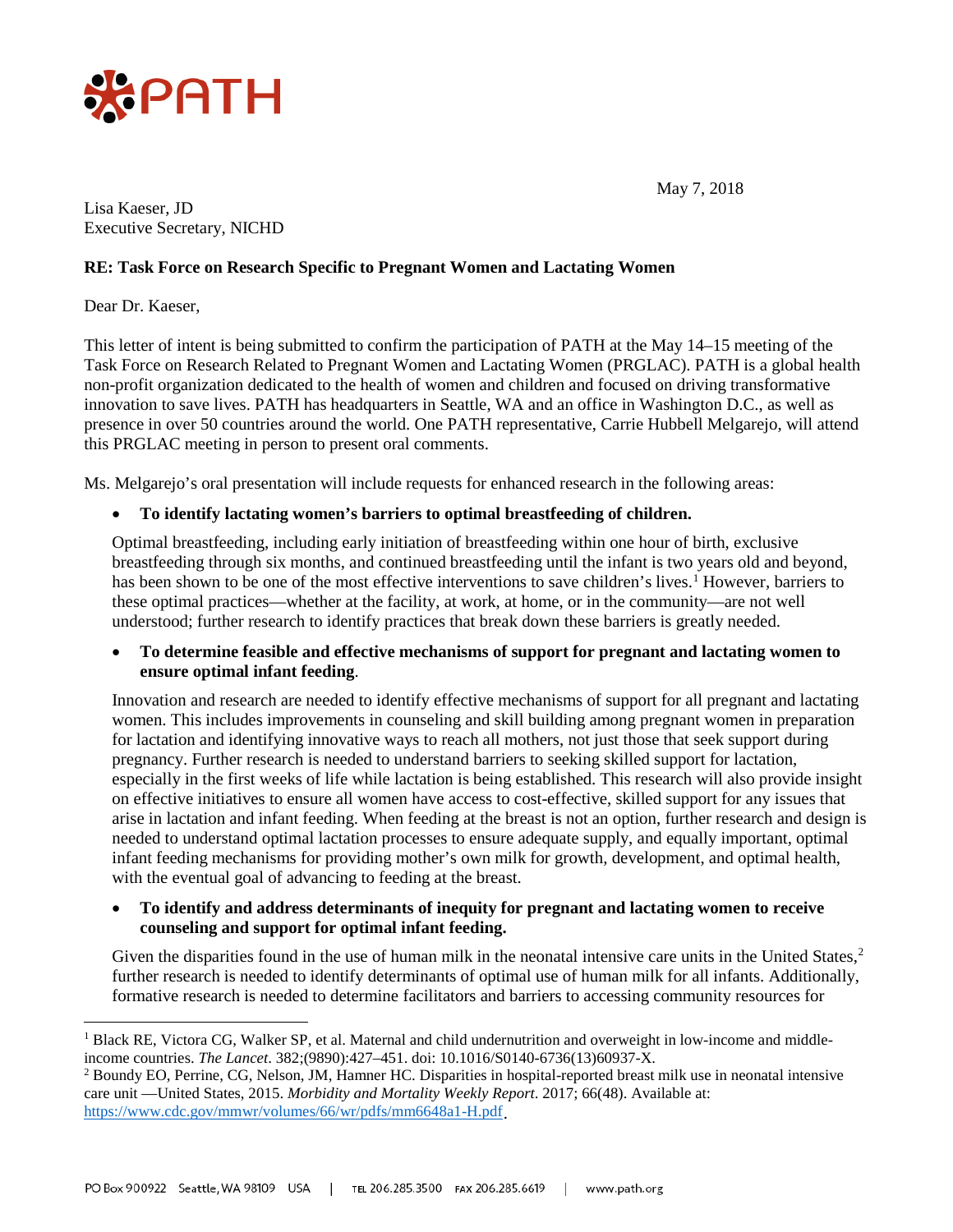human milk, in rare cases where the mother is unable to provide her own milk to her child. In general, formative research is needed to identify socio-cultural factors linking optimal care-seeking behaviors and research to identify solutions for such inequities.

## • **To assess the cost benefit of employers providing paid leave and workplace support for lactating mothers.**

A cost-benefit analysis of paid leave and support for lactation in the workplace provided to mothers is needed to assess the business-related and social benefits to providing optimal nutrition. Further research is needed to determine models that offset the costs to the employers to support mothers, as well as ways to mitigate these costs, given the benefits of optimum nutrition for infants and the impact on the whole of society. The United States is behind many other countries, including other wealthy and low- to middle-income countries, in terms of access and use of paid parental leave. The economic assessment of costs associated with not breastfeeding is needed to detail room for improvement in current workplace policies. Regulations requiring jobsite lactation facilities and accommodations are very important to this effort, and research is needed on how these can be even more effective. Additionally, further research is needed to design effective programs that incentivize employers to support such practices that benefit society.

• **To determine challenges and systems improvements for mothers, including the mothers of sick and small infants who may be in a neonatal intensive care unit, to receive counseling and support and appropriate logistics (i.e., rooming in) for providing their breast milk for their infant.**

The World Health Organization and the American Academy of Pediatrics identify that mother's own milk is optimal for the infant and should be prioritized, and that donor human milk is the next best alternative for premature, low-birthweight infants when mother's own milk is unavailable. Further research is needed to guide systems-strengthening approaches for ensuring all infants and mothers receive support to prioritize the provision of mother's own milk for their infants.

• **To determine equality of eligible neonates to access to donor human milk across sociodemographic, region, and ethnicity.**

Similarly, research is needed to determine factors that limit mothers of vulnerable infants from being able to supply adequate volumes of breast milk to their own infants and the optimal method of using donor human milk as a bridge, while continued lactation is supported to increase supply. It is unknown how many infants require donor human milk in the neonatal intensive care units in the United States, and what percentage of infants in need are receiving donor human milk during this critical time period. Further improvements in data collection during this period are essential to capture the ongoing need and the factors that ensure all infants receive optimal nutrition support.

• **To improve the quality of donor human milk provided from human milk banks through determination of optimal temperature thresholds for pasteurization of human milk, as well as established methods for safety and supply.**

Current methods of pasteurization for donor human milk performed by human milk banks ensure safety, while also ensuring the quality of the milk in terms of retaining immune and other biologically active substances in human milk. Research is needed to determine the optimal pasteurization temperature curve for human milk that maintains the destruction of potentially pathogenic viruses and bacteria, while maximizing the retention of immune components. Additionally, research is needed for improvements in the methods of supplying safe and quality donor human milk, through improved diagnostics, processing devices/systems, and tracking systems that are specialized for human milk. Furthermore, research is needed to better understand the importance of the properties found in human milk and optimal processing techniques to ensure safety in the supply of donor human milk.

• **To assess current feeding practices and health outcomes among vulnerable infants in neonatal intensive care unit settings.**